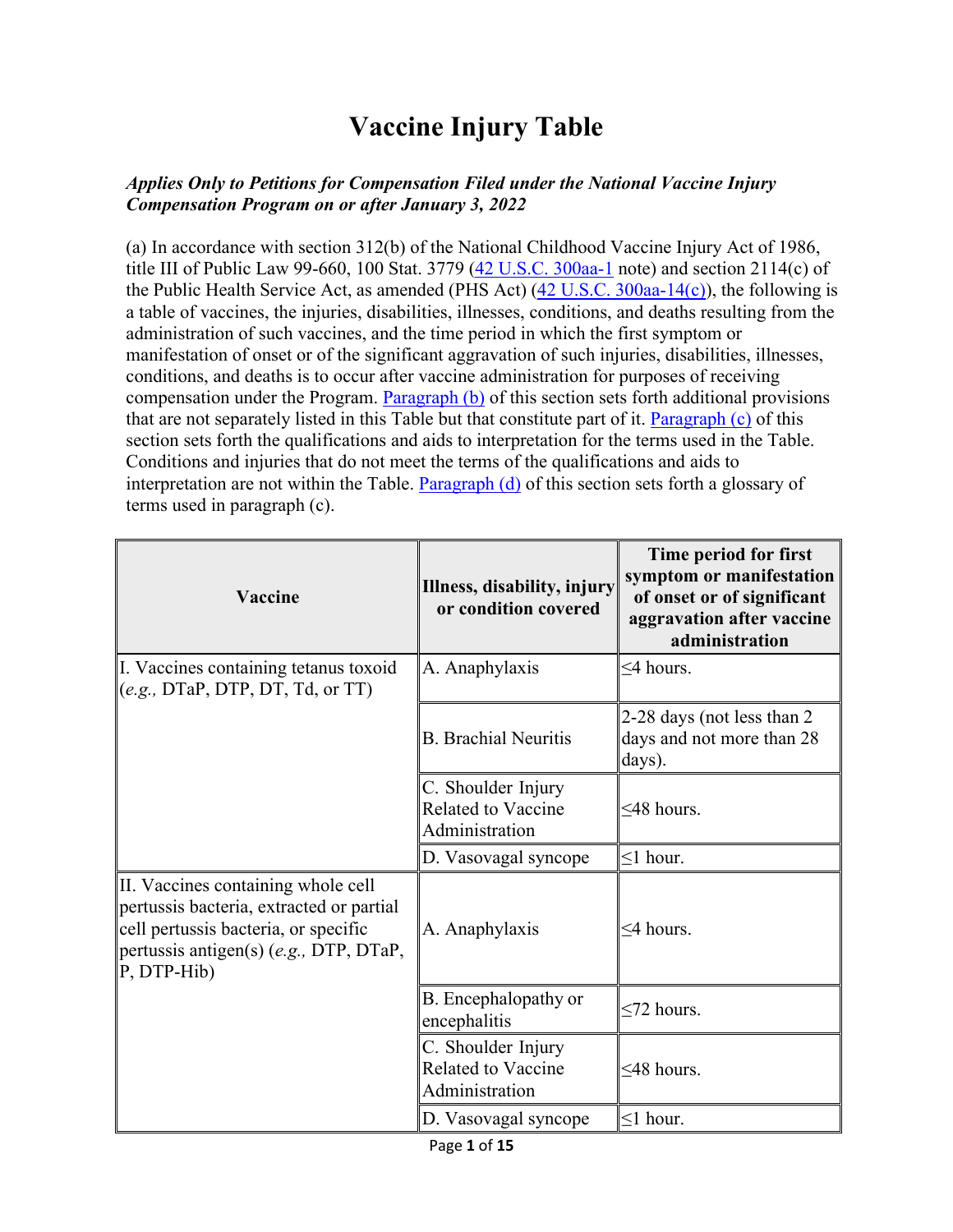| Vaccine                                                                                                            | Illness, disability, injury<br>or condition covered                                     | Time period for first<br>symptom or manifestation<br>of onset or of significant<br>aggravation after vaccine<br>administration |
|--------------------------------------------------------------------------------------------------------------------|-----------------------------------------------------------------------------------------|--------------------------------------------------------------------------------------------------------------------------------|
| III. Vaccines containing measles,<br>mumps, and rubella virus or any of its<br>components (e.g., MMR, MM,<br>MMRV) | A. Anaphylaxis                                                                          | $\leq$ 4 hours.                                                                                                                |
|                                                                                                                    | B. Encephalopathy or<br>encephalitis                                                    | 5-15 days (not less than 5)<br>days and not more than 15<br>days).                                                             |
|                                                                                                                    | C. Shoulder Injury<br><b>Related to Vaccine</b><br>Administration                       | $<48$ hours.                                                                                                                   |
|                                                                                                                    | D. Vasovagal syncope                                                                    | $\leq$ 1 hour.                                                                                                                 |
| IV. Vaccines containing rubella virus<br>(e.g., MMR, MMRV)                                                         | A. Chronic arthritis                                                                    | 7-42 days (not less than 7<br>days and not more than 42<br>days).                                                              |
| V. Vaccines containing measles virus<br>(e.g., MMR, MM, MMRV)                                                      | A. Thrombocytopenic<br>purpura                                                          | 7-30 days (not less than 7<br>days and not more than 30<br>days).                                                              |
|                                                                                                                    | <b>B.</b> Vaccine-Strain<br>Measles Viral Disease in<br>an immunodeficient<br>recipient |                                                                                                                                |
|                                                                                                                    | - Vaccine-strain virus<br>identified                                                    | Not applicable.                                                                                                                |
|                                                                                                                    | - If strain determination<br>is not done or if<br>laboratory testing is<br>inconclusive | $12$ months.                                                                                                                   |
| VI. Vaccines containing polio live<br>virus (OPV)                                                                  | A. Paralytic Polio                                                                      |                                                                                                                                |
|                                                                                                                    | - in a non-<br>immunodeficient<br>recipient                                             | $\leq$ 30 days.                                                                                                                |
|                                                                                                                    | - in an immunodeficient<br>recipient                                                    | $\leq$ 6 months.                                                                                                               |
|                                                                                                                    | - in a vaccine associated<br>community case                                             | Not applicable.                                                                                                                |
|                                                                                                                    | <b>B.</b> Vaccine-Strain Polio<br>Viral Infection                                       |                                                                                                                                |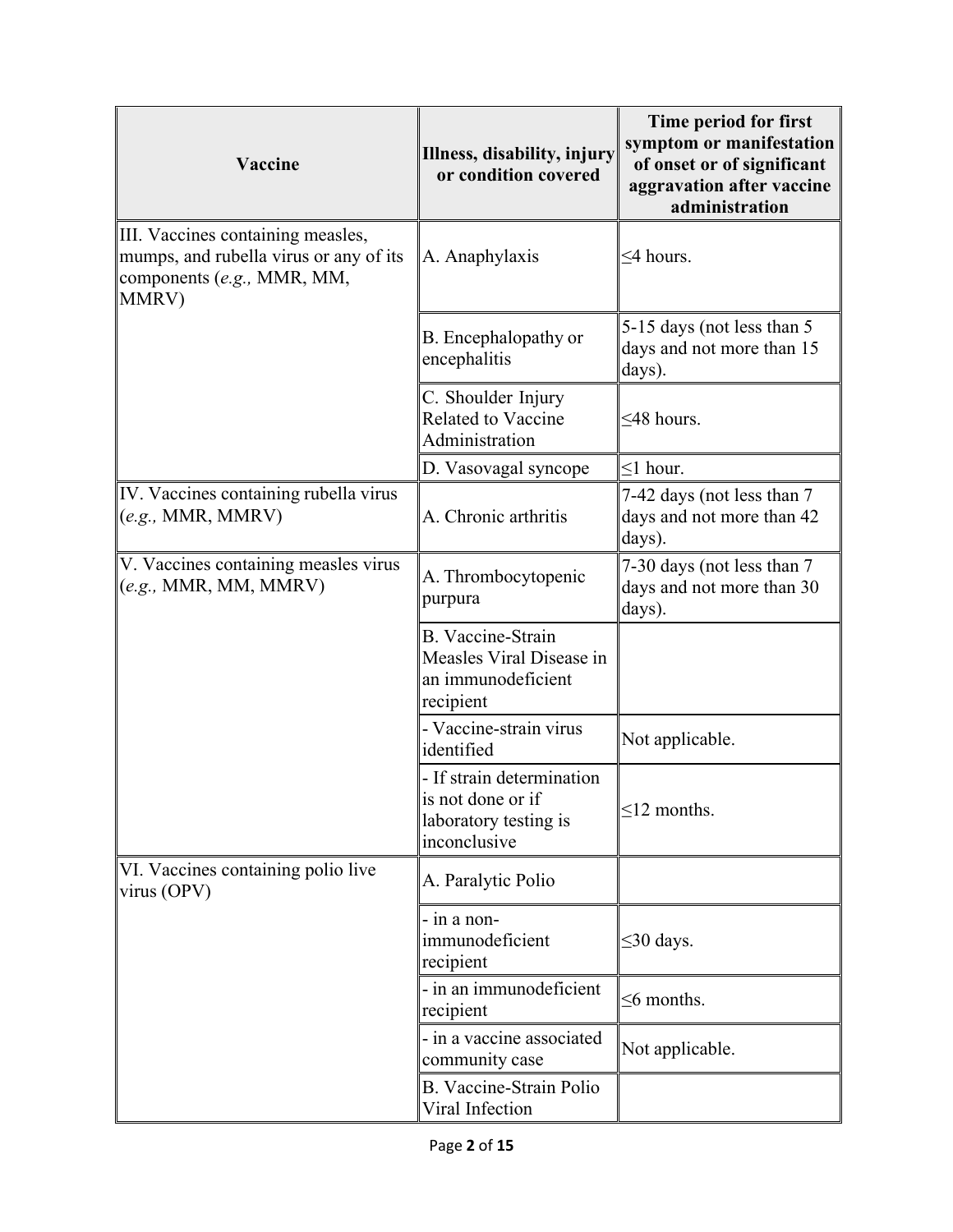| Vaccine                                                         | Illness, disability, injury<br>or condition covered                                     | Time period for first<br>symptom or manifestation<br>of onset or of significant<br>aggravation after vaccine<br>administration |
|-----------------------------------------------------------------|-----------------------------------------------------------------------------------------|--------------------------------------------------------------------------------------------------------------------------------|
|                                                                 | - in a non-<br>immunodeficient<br>recipient                                             | $\leq$ 30 days.                                                                                                                |
|                                                                 | - in an immunodeficient<br>recipient                                                    | $6$ months.                                                                                                                    |
|                                                                 | - in a vaccine associated<br>community case                                             | Not applicable.                                                                                                                |
| VII. Vaccines containing polio<br>inactivated virus (e.g., IPV) | A. Anaphylaxis                                                                          | $\leq$ 4 hours.                                                                                                                |
|                                                                 | B. Shoulder Injury<br>Related to Vaccine<br>Administration                              | <48 hours.                                                                                                                     |
|                                                                 | C. Vasovagal syncope                                                                    | $\leq$ 1 hour.                                                                                                                 |
| VIII. Hepatitis B vaccines                                      | A. Anaphylaxis                                                                          | $\leq$ 4 hours.                                                                                                                |
|                                                                 | B. Shoulder Injury<br>Related to Vaccine<br>Administration                              | <48 hours.                                                                                                                     |
|                                                                 | C. Vasovagal syncope                                                                    | $\leq$ 1 hour.                                                                                                                 |
| IX. Haemophilus influenzae type b<br>(Hib) vaccines             | A. Shoulder Injury<br>Related to Vaccine<br>Administration                              | $\leq$ 48 hours.                                                                                                               |
|                                                                 | B. Vasovagal syncope                                                                    | $<$ 1 hour.                                                                                                                    |
| X. Varicella vaccines                                           | A. Anaphylaxis                                                                          | <4 hours.                                                                                                                      |
|                                                                 | B. Disseminated varicella<br>vaccine-strain viral<br>disease                            |                                                                                                                                |
|                                                                 | -Vaccine-strain virus<br>identified                                                     | Not applicable.                                                                                                                |
|                                                                 | - If strain determination<br>is not done or if<br>laboratory testing is<br>inconclusive | 7-42 days (not less than 7<br>days and not more than 42<br>days).                                                              |
|                                                                 | C. Varicella vaccine-<br>strain viral reactivation                                      | Not applicable.                                                                                                                |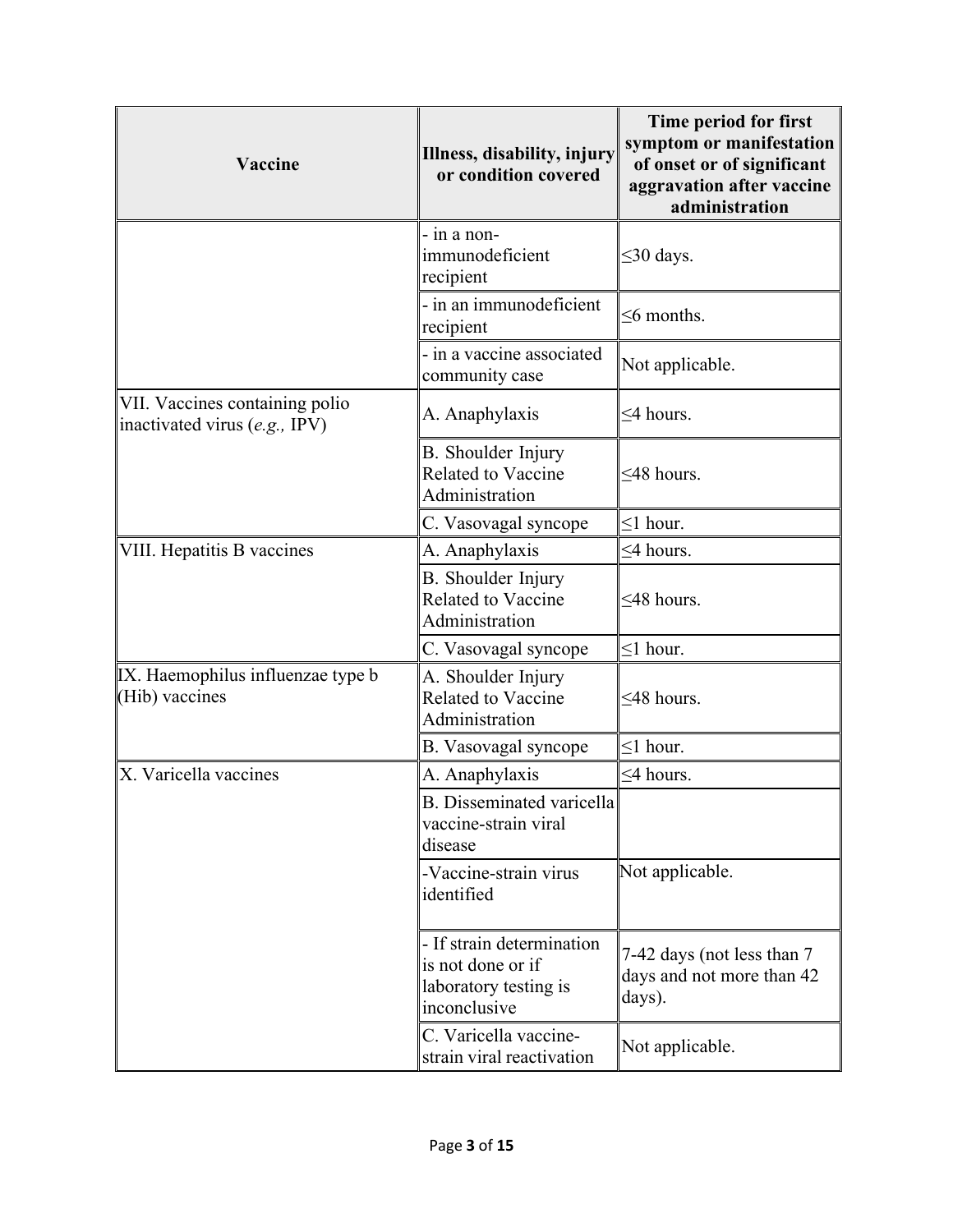| Vaccine                                                                                                              | Illness, disability, injury<br>or condition covered        | Time period for first<br>symptom or manifestation<br>of onset or of significant<br>aggravation after vaccine<br>administration |
|----------------------------------------------------------------------------------------------------------------------|------------------------------------------------------------|--------------------------------------------------------------------------------------------------------------------------------|
|                                                                                                                      | D. Shoulder Injury<br>Related to Vaccine<br>Administration | <48 hours.                                                                                                                     |
|                                                                                                                      | E. Vasovagal syncope                                       | $\leq$ 1 hour.                                                                                                                 |
| XI. Rotavirus vaccines                                                                                               | A. Intussusception                                         | 1-21 days (not less than 1<br>day and not more than 21<br>days).                                                               |
| XII. Pneumococcal conjugate vaccines                                                                                 | A. Shoulder Injury<br>Related to Vaccine<br>Administration | $\leq$ 48 hours.                                                                                                               |
|                                                                                                                      | B. Vasovagal syncope                                       | $\leq$ 1 hour.                                                                                                                 |
| XIII. Hepatitis A vaccines                                                                                           | A. Shoulder Injury<br>Related to Vaccine<br>Administration | $\leq$ 48 hours.                                                                                                               |
|                                                                                                                      | B. Vasovagal syncope                                       | $\leq$ 1 hour.                                                                                                                 |
| XIV. Seasonal influenza vaccines                                                                                     | A. Anaphylaxis                                             | $\leq$ 4 hours.                                                                                                                |
|                                                                                                                      | B. Shoulder Injury<br>Related to Vaccine<br>Administration | $\leq$ 48 hours.                                                                                                               |
|                                                                                                                      | C. Vasovagal syncope                                       | $<$ 1 hour.                                                                                                                    |
|                                                                                                                      | D. Guillain-Barré<br>Syndrome                              | 3-42 days (not less than 3<br>days and not more than 42<br>days).                                                              |
| XV. Meningococcal vaccines                                                                                           | A. Anaphylaxis                                             | <4 hours.                                                                                                                      |
|                                                                                                                      | B. Shoulder Injury<br>Related to Vaccine<br>Administration | $\leq$ 48 hours.                                                                                                               |
|                                                                                                                      | C. Vasovagal syncope                                       | $\leq$ 1 hour.                                                                                                                 |
| XVI. Human papillomavirus (HPV)<br>vaccines                                                                          | A. Anaphylaxis                                             | $\leq$ 4 hours.                                                                                                                |
|                                                                                                                      | B. Shoulder Injury<br>Related to Vaccine<br>Administration | <48 hours.                                                                                                                     |
|                                                                                                                      | C. Vasovagal syncope                                       | $\leq$ 1 hour.                                                                                                                 |
| XVII. Any new vaccine recommended<br>by the Centers for Disease Control and<br>Prevention for routine administration | A. Shoulder Injury<br>Related to Vaccine<br>Administration | $\leq$ 48 hours.                                                                                                               |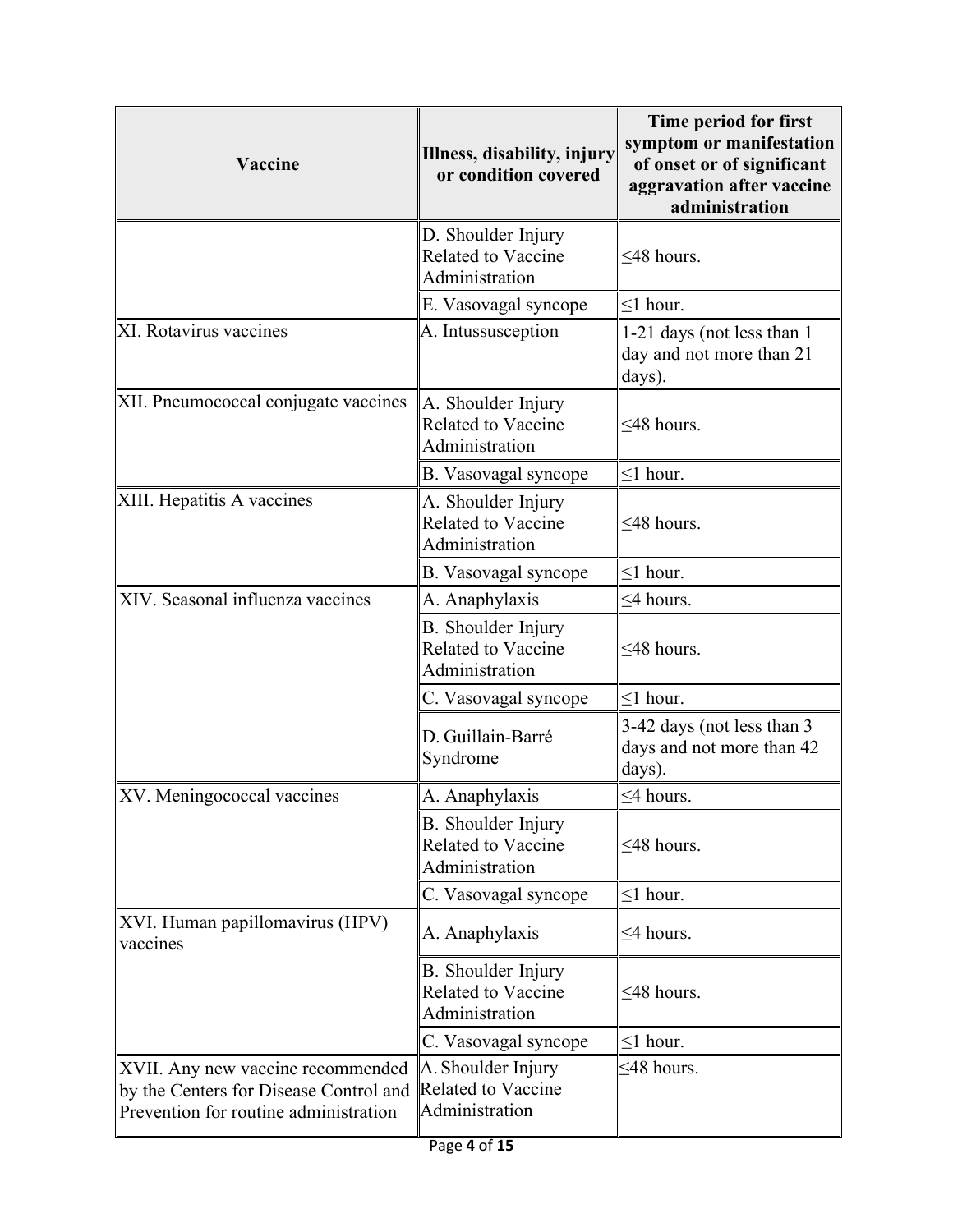| Vaccine                                                                                             | Illness, disability, injury<br>or condition covered | Time period for first<br>symptom or manifestation<br>of onset or of significant<br>aggravation after vaccine<br>administration |
|-----------------------------------------------------------------------------------------------------|-----------------------------------------------------|--------------------------------------------------------------------------------------------------------------------------------|
| to children and/or pregnant women,<br>after publication by the Secretary of a<br>notice of coverage | B. Vasovagal<br>syncope                             | l hour.                                                                                                                        |

## (b) *Provisions that apply to all conditions listed.*

(1) Any acute complication or sequela, including death, of the illness, disability, injury, or condition listed in [paragraph \(a\) o](https://www.ecfr.gov/current/title-42/section-100.3#p-100.3(a))f this section (and defined in [paragraphs \(c\)](https://www.ecfr.gov/current/title-42/section-100.3#p-100.3(c)) and [\(d\) o](https://www.ecfr.gov/current/title-42/section-100.3#p-100.3(d))f this section) qualifies as a Table injury under paragraph (a) except when the definition in paragraph (c) requires exclusion.

(2) In determining whether or not an injury is a condition set forth in [paragraph \(a\) o](https://www.ecfr.gov/current/title-42/section-100.3#p-100.3(a))f this section, the Court shall consider the entire medical record.

(3) An idiopathic condition that meets the definition of an illness, disability, injury, or condition set forth in [paragraph \(c\) o](https://www.ecfr.gov/current/title-42/section-100.3#p-100.3(c))f this section shall be considered to be a condition set forth in [paragraph \(a\) o](https://www.ecfr.gov/current/title-42/section-100.3#p-100.3(a))f this section.

(c)*Qualifications and aids to interpretation.* The following qualifications and aids to interpretation shall apply to, define and describe the scope of, and be read in conjunction with [paragraphs \(a\),](https://www.ecfr.gov/current/title-42/section-100.3#p-100.3(a)) [\(b\), a](https://www.ecfr.gov/current/title-42/section-100.3#p-100.3(b))nd  $(d)$  of this section:

(1) *Anaphylaxis.* Anaphylaxis is an acute, severe, and potentially lethal systemic reaction that occurs as a single discrete event with simultaneous involvement of two or more organ systems. Most cases resolve without sequela. Signs and symptoms begin minutes to a few hours after exposure. Death, if it occurs, usually results from airway obstruction caused by laryngeal edema or bronchospasm and may be associated with cardiovascular collapse. Other significant clinical signs and symptoms may include the following: Cyanosis, hypotension, bradycardia, tachycardia, arrhythmia, edema of the pharynx and/or trachea and/or larynx with stridor and dyspnea. There are no specific pathological findings to confirm a diagnosis of anaphylaxis.

(2) *Encephalopathy.* A vaccine recipient shall be considered to have suffered an encephalopathy if an injury meeting the description below of an acute encephalopathy occurs within the applicable time period and results in a chronic encephalopathy, as described in [paragraph \(d\)](https://www.ecfr.gov/current/title-42/section-100.3#p-100.3(d)) of this section.

#### (i) *Acute encephalopathy.*

(A) For children less than 18 months of age who present: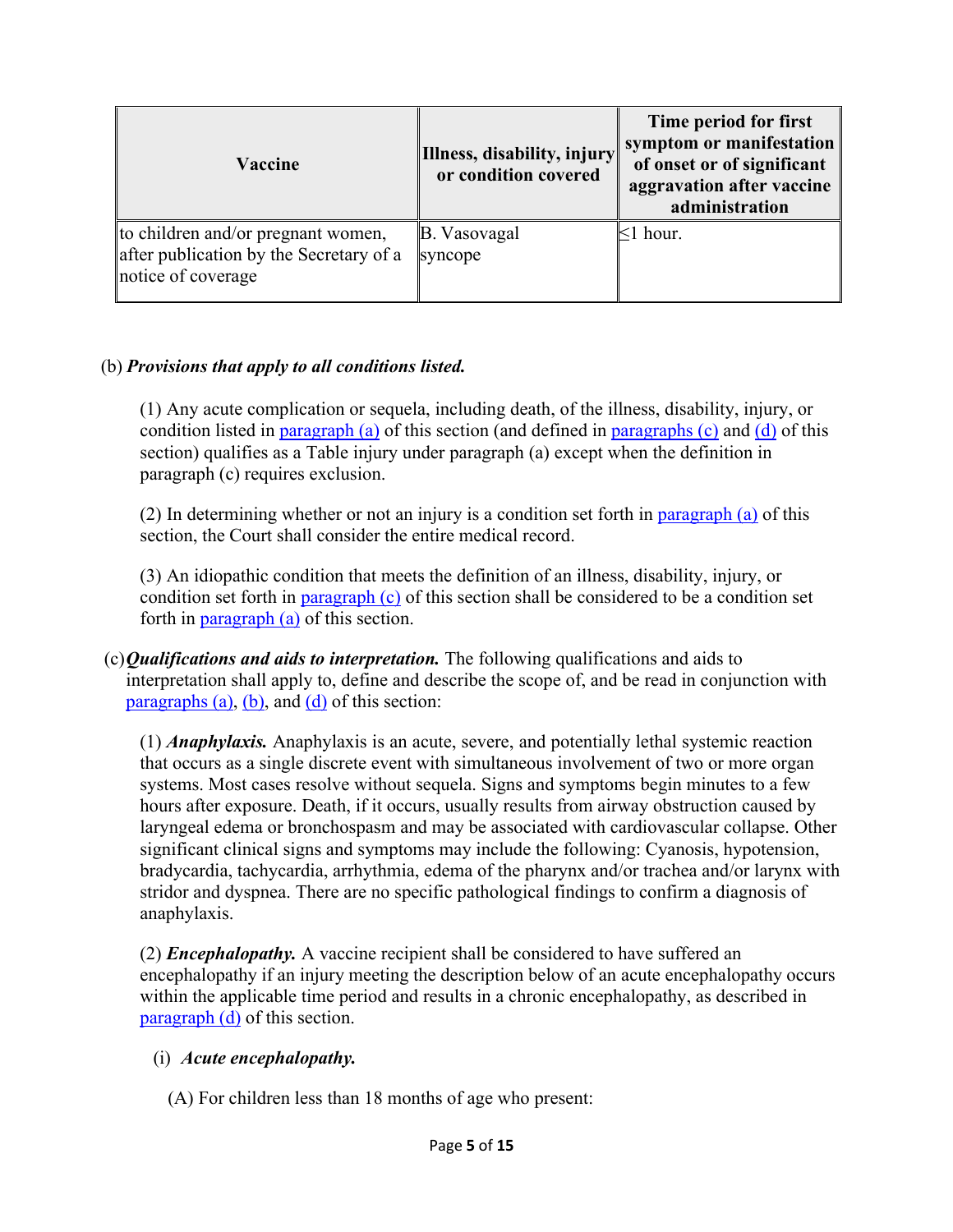(1) Without a seizure, an acute encephalopathy is indicated by a significantly decreased level of consciousness that lasts at least 24 hours.

(2) Following a seizure, an acute encephalopathy is demonstrated by a significantly decreased level of consciousness that lasts at least 24 hours and cannot be attributed to a postictal state - from a seizure or a medication.

(B) For adults and children 18 months of age or older, an acute encephalopathy is one that persists at least 24 hours and is characterized by at least two of the following:

(1) A significant change in mental status that is not medication related (such as a confusional state, delirium, or psychosis);

(2) A significantly decreased level of consciousness which is independent of a seizure and cannot be attributed to the effects of medication; and

(3) A seizure associated with loss of consciousness.

(C) The following clinical features in themselves do not demonstrate an acute encephalopathy or a significant change in either mental status or level of consciousness: Sleepiness, irritability (fussiness), high-pitched and unusual screaming, poor feeding, persistent inconsolable crying, bulging fontanelle, or symptoms of dementia.

(D) Seizures in themselves are not sufficient to constitute a diagnosis of encephalopathy and in the absence of other evidence of an acute encephalopathy seizures shall not be viewed as the first symptom or manifestation of an acute encephalopathy.

(ii) *Exclusionary criteria for encephalopathy.* Regardless of whether or not the specific cause of the underlying condition, systemic disease, or acute event (including an infectious organism) is known, an encephalopathy shall not be considered to be a condition set forth in the Table if it is shown that the encephalopathy was caused by:

(A) An underlying condition or systemic disease shown to be unrelated to the vaccine (such as malignancy, structural lesion, psychiatric illness, dementia, genetic disorder, prenatal or perinatal central nervous system (CNS) injury); or

(B) An acute event shown to be unrelated to the vaccine such as a head trauma, stroke, transient ischemic attack, complicated migraine, drug use (illicit or prescribed) or an infectious disease.

(3) *Encephalitis.* A vaccine recipient shall be considered to have suffered encephalitis if an injury meeting the description below of acute encephalitis occurs within the applicable time period and results in a chronic encephalopathy, as described in [paragraph \(d\) o](https://www.ecfr.gov/current/title-42/section-100.3#p-100.3(d))f this section.

(i) *Acute encephalitis.* Encephalitis is indicated by evidence of neurologic dysfunction, as described in paragraph  $(c)(3)(i)(A)$  of this section, plus evidence of an inflammatory process in the brain, as described in paragraph  $(c)(3)(i)(B)$  of this section.

(A) Evidence of neurologic dysfunction consists of either: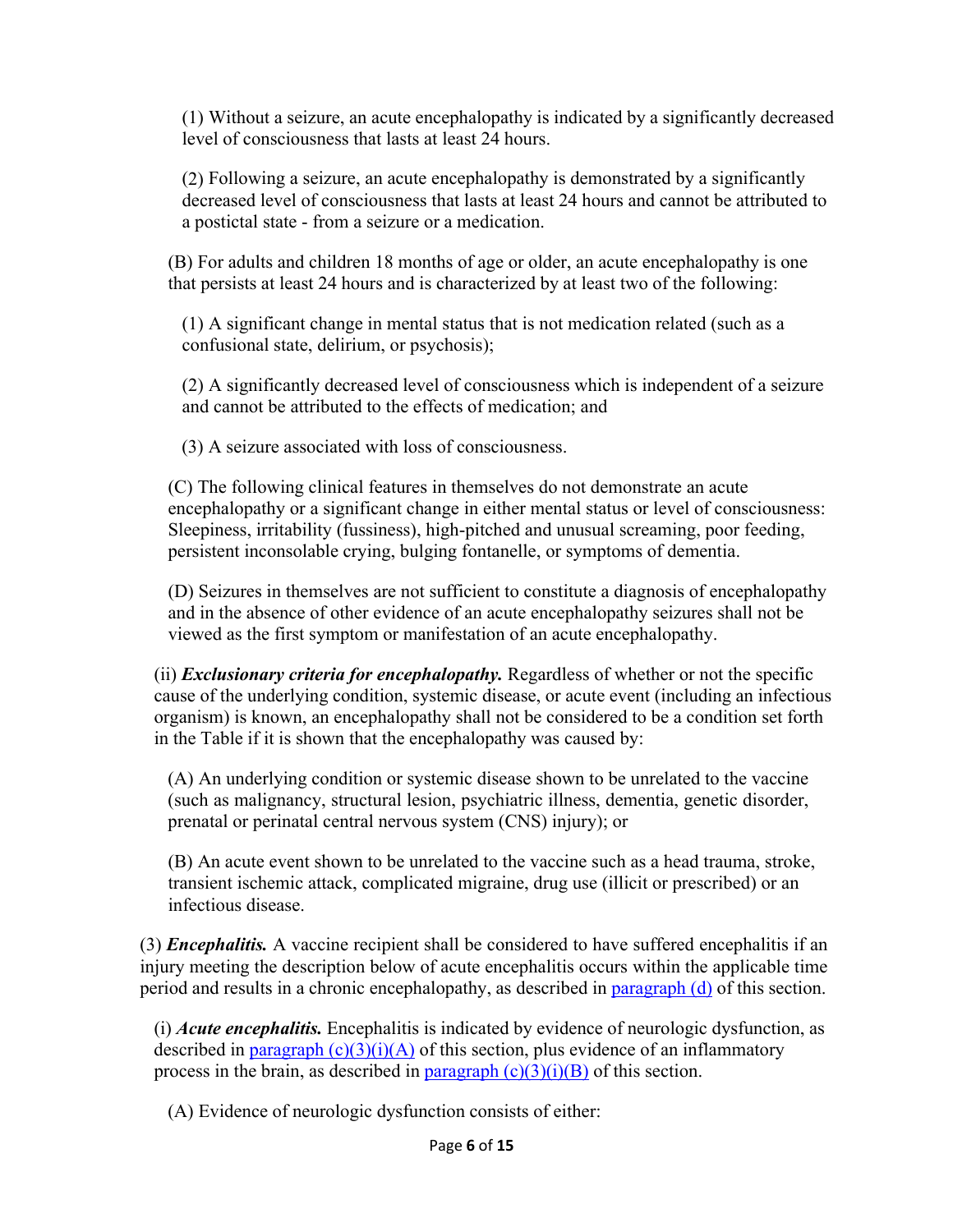(1) One of the following neurologic findings referable to the CNS: Focal cortical signs (such as aphasia, alexia, agraphia, cortical blindness); cranial nerve abnormalities; visual field defects; abnormal presence of primitive reflexes (such as Babinski's sign or sucking reflex); or cerebellar dysfunction (such as ataxia, dysmetria, or nystagmus); or

(2) An acute encephalopathy as set forth in [paragraph](https://www.ecfr.gov/current/title-42/section-100.3#p-100.3(c)(2)(i))  $(c)(2)(i)$  of this section.

(B) Evidence of an inflammatory process in the brain (central nervous system or CNS inflammation) must include cerebrospinal fluid (CSF) pleocytosis (>5 white blood cells (WBC)/mm<sup>3</sup> in children >2 months of age and adults; >15 WBC/mm3 in children <2 months of age); or at least two of the following:

(1) Fever (temperature  $\geq 100.4$  degrees Fahrenheit);

(2) Electroencephalogram findings consistent with encephalitis, such as diffuse or multifocal nonspecific background slowing and periodic discharges; or

(3) Neuroimaging findings consistent with encephalitis, which include, but are not limited to brain/spine magnetic resonance imaging (MRI) displaying diffuse or multifocal areas of hyperintense signal on T2-weighted, diffusion-weighted image, or fluid-attenuation inversion recovery sequences.

(ii) *Exclusionary criteria for encephalitis.* Regardless of whether or not the specific cause of the underlying condition, systemic disease, or acute event (including an infectious organism) is known, encephalitis shall not be considered to be a condition set forth in the Table if it is shown that the encephalitis was caused by:

(A) An underlying malignancy that led to a paraneoplastic encephalitis;

(B) An infectious disease associated with encephalitis, including a bacterial, parasitic, fungal or viral illness (such as herpes viruses, adenovirus, enterovirus, West Nile Virus, or human immunodeficiency virus), which may be demonstrated by clinical signs and symptoms and need not be confirmed by culture or serologic testing; or

(C) Acute disseminated encephalomyelitis (ADEM). Although early ADEM may have laboratory and clinical characteristics similar to acute encephalitis, findings on MRI are distinct with ADEM displaying evidence of acute demyelination (scattered, focal, or multifocal areas of inflammation and demyelination within cerebral subcortical and deep cortical white matter; gray matter involvement may also be seen but is a minor component); or

(D) Other conditions or abnormalities that would explain the vaccine recipient's symptoms.

## (4) *Intussusception.*

(i) For purposes of [paragraph \(a\) o](https://www.ecfr.gov/current/title-42/section-100.3#p-100.3(a))f this section, intussusception means the invagination of a segment of intestine into the next segment of intestine, resulting in bowel obstruction, diminished arterial blood supply, and blockage of the venous blood flow. This is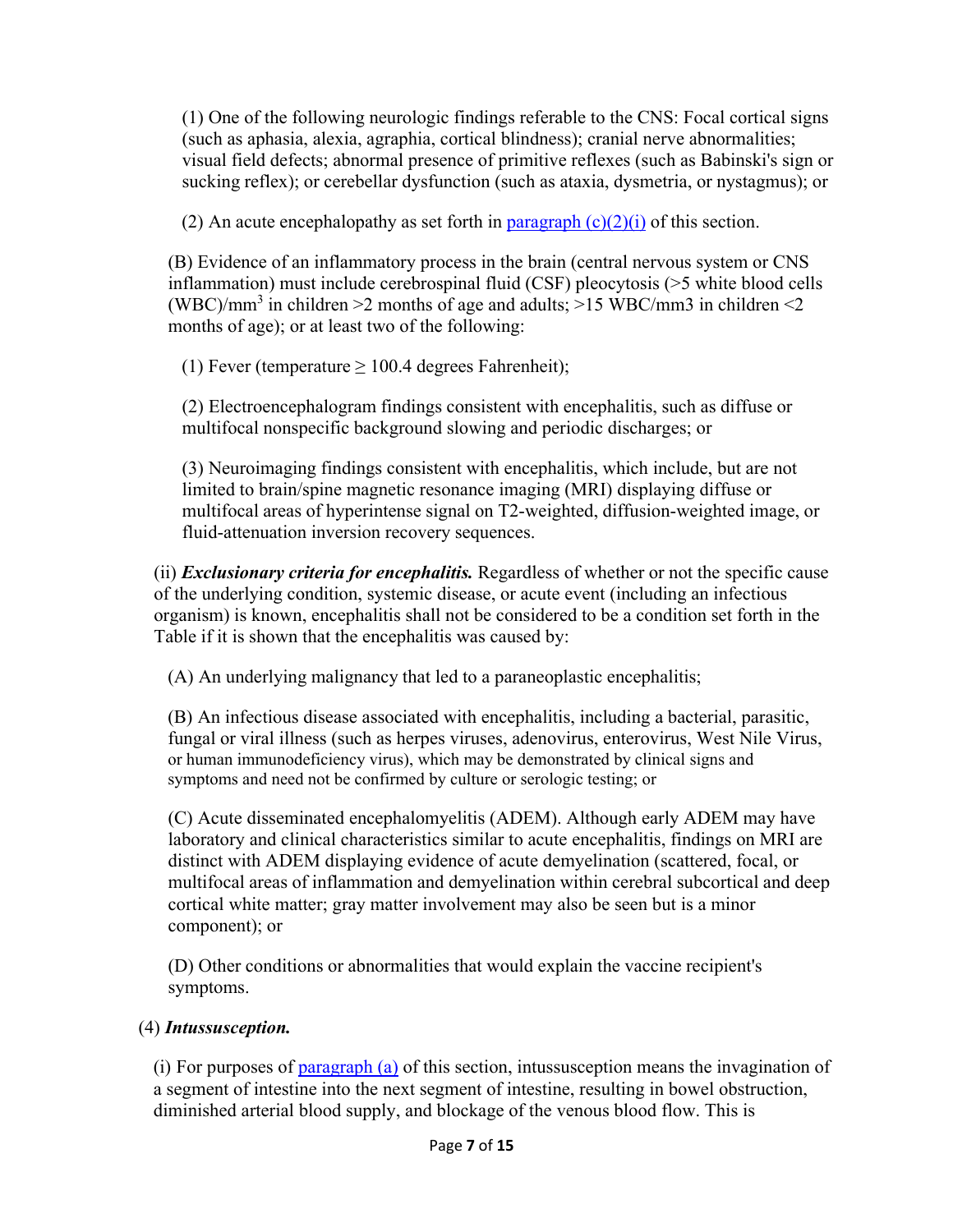characterized by a sudden onset of abdominal pain that may be manifested by anguished crying, irritability, vomiting, abdominal swelling, and/or passing of stools mixed with blood and mucus.

(ii) For purposes of  $\frac{0}{2}$  [paragraph \(a\)](https://www.ecfr.gov/current/title-42/section-100.3#p-100.3(a)) of this section, the following shall not be considered to be a Table intussusception:

(A) Onset that occurs with or after the third dose of a vaccine containing rotavirus;

(B) Onset within 14 days after an infectious disease associated with intussusception, including viral disease (such as those secondary to non-enteric or enteric adenovirus, or other enteric viruses such as Enterovirus), enteric bacteria (such as Campylobacter jejuni), or enteric parasites (such as Ascaris lumbricoides), which may be demonstrated by clinical signs and symptoms and need not be confirmed by culture or serologic testing;

(C) Onset in a person with a preexisting condition identified as the lead point for intussusception such as intestinal masses and cystic structures (such as polyps, tumors, Meckel's diverticulum, lymphoma, or duplication cysts);

(D) Onset in a person with abnormalities of the bowel, including congenital anatomic abnormalities, anatomic changes after abdominal surgery, and other anatomic bowel abnormalities caused by mucosal hemorrhage, trauma, or abnormal intestinal blood vessels (such as Henoch Scholein purpura, hematoma, or hemangioma); or

(E) Onset in a person with underlying conditions or systemic diseases associated with intussusception (such as cystic fibrosis, celiac disease, or Kawasaki disease).

- (5) *Chronic arthritis.* Chronic arthritis is defined as persistent joint swelling with at least twoadditional manifestations of warmth, tenderness, pain with movement, or limited range of motion, lasting for at least 6 months.
	- (i) Chronic arthritis may be found in a person with no history in the 3 years prior to vaccination of arthropathy (joint disease) on the basis of:

(A) Medical documentation recorded within 30 days after the onset of objective signs of acute arthritis (joint swelling) that occurred between 7 and 42 days after a rubella vaccination; and

(B) Medical documentation (recorded within 3 years after the onset of acute arthritis) of the persistence of objective signs of intermittent or continuous arthritis for more than 6 months following vaccination; and

(C) Medical documentation of an antibody response to the rubella virus.

(ii) The following shall not be considered as chronic arthritis: Musculoskeletal disorders such as diffuse connective tissue diseases (including but not limited to rheumatoid arthritis, juvenile idiopathic arthritis, systemic lupus erythematosus, systemic sclerosis, mixed connective tissue disease, polymyositis/determatomyositis, fibromyalgia, necrotizing vasculitis and vasculopathies and Sjogren's Syndrome), degenerative joint disease,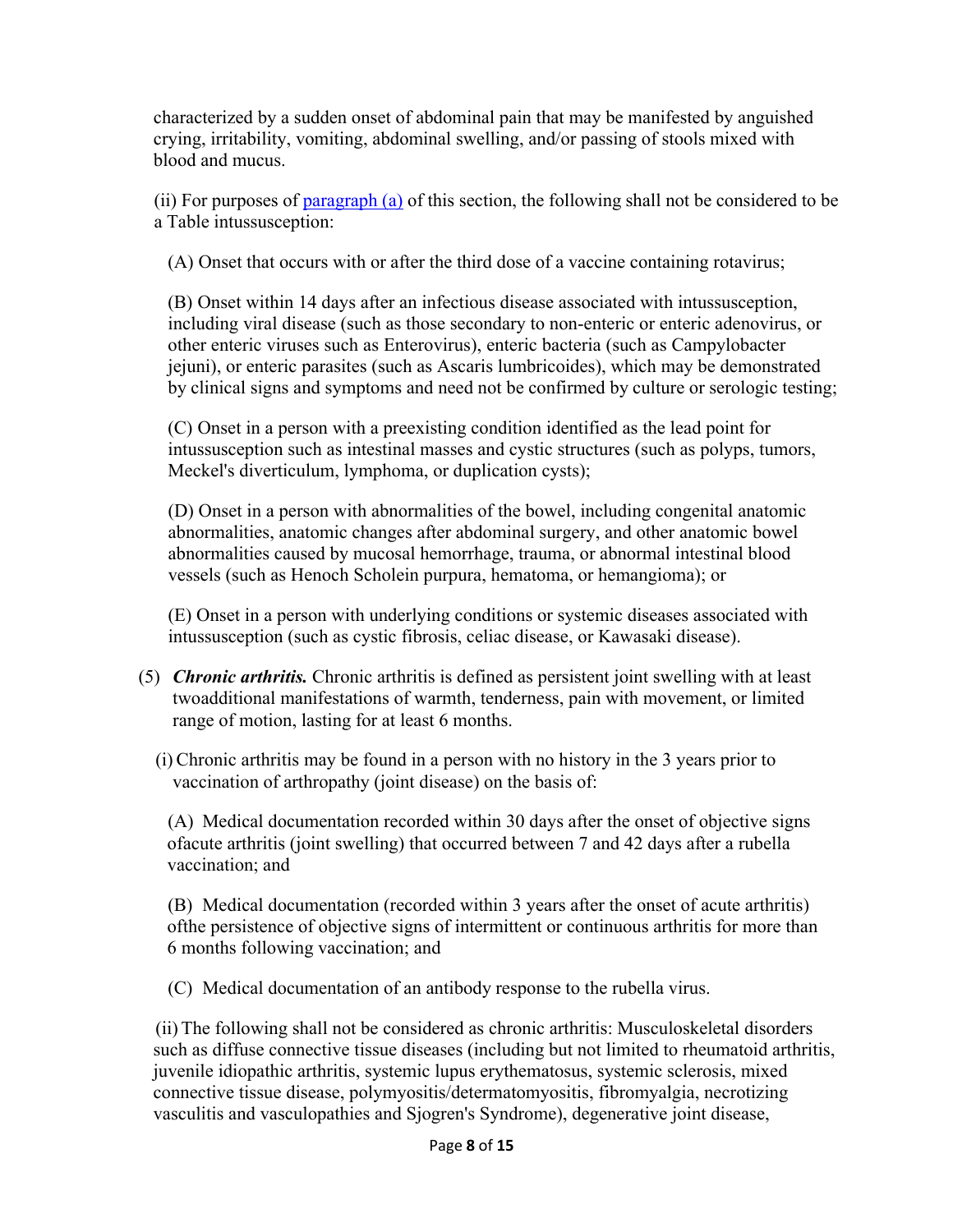infectious agents other than rubella (whether by direct invasion or as an immune reaction), metabolic and endocrine diseases, trauma, neoplasms, neuropathic disorders, bone and cartilage disorders, and arthritis associated with ankylosing spondylitis, psoriasis, inflammatory bowel disease, Reiter's Syndrome, blood disorders, or arthralgia (joint pain), or joint stiffness without swelling.

(6) *Brachial neuritis.* This term is defined as dysfunction limited to the upper extremity nerve plexus (*i.e.,* its trunks, divisions, or cords). A deep, steady, often severe aching pain in the shoulder and upper arm usually heralds onset of the condition. The pain is typically followed in days or weeks by weakness in the affected upper extremity muscle groups. Sensory loss may accompany the motor deficits, but is generally a less notable clinical feature. Atrophy of the affected muscles may occur. The neuritis, or plexopathy, may be present on the same side or on the side opposite the injection. It is sometimes bilateral, affecting both upper extremities. A vaccine recipient shall be considered to have suffered brachial neuritis as a Table injury if such recipient manifests all of the following:

(i) Pain in the affected arm and shoulder is a presenting symptom and occurs within the specified time-frame;

(ii) Weakness;

(A) Clinical diagnosis in the absence of nerve conduction and electromyographic studies requires weakness in muscles supplied by more than one peripheral nerve.

(B) Nerve conduction studies (NCS) and electromyographic (EMG) studies localizing the injury to the brachial plexus are required before the diagnosis can be made if weakness islimited to muscles supplied by a single peripheral nerve.

(iii) Motor, sensory, and reflex findings on physical examination and the results of NCS and EMG studies, if performed, must be consistent in confirming that dysfunction is attributable to the brachial plexus; and

(iv) No other condition or abnormality is present that would explain the vaccine recipient'ssymptoms.

Page **9** of **15** (7) *Thrombocytopenic purpura.* This term is defined by the presence of clinical manifestations, such as petechiae, significant bruising, or spontaneous bleeding, and by a serum platelet count less than  $50,000/\text{mm}^3$  with normal red and white blood cell indices. Thrombocytopenic purpura does not include cases of thrombocytopenia associated with other causes such as hypersplenism, autoimmune disorders (including alloantibodies from previous transfusions) myelodysplasias, lymphoproliferative disorders, congenital thrombocytopenia or hemolytic uremic syndrome. Thrombocytopenic purpura does not include cases of immune (formerly called idiopathic) thrombocytopenic purpura that are mediated, for example, by viral or fungal infections, toxins or drugs. Thrombocytopenic purpura does not include cases of thrombocytopenia associated with disseminated intravascular coagulation, as observed with bacterial and viral infections. Viral infections include, for example, those infections secondary to Epstein Barr virus, cytomegalovirus, hepatitis A and B, human immunodeficiency virus, adenovirus, and dengue virus. An antecedent viral infection may be demonstrated by clinical signs and symptoms and need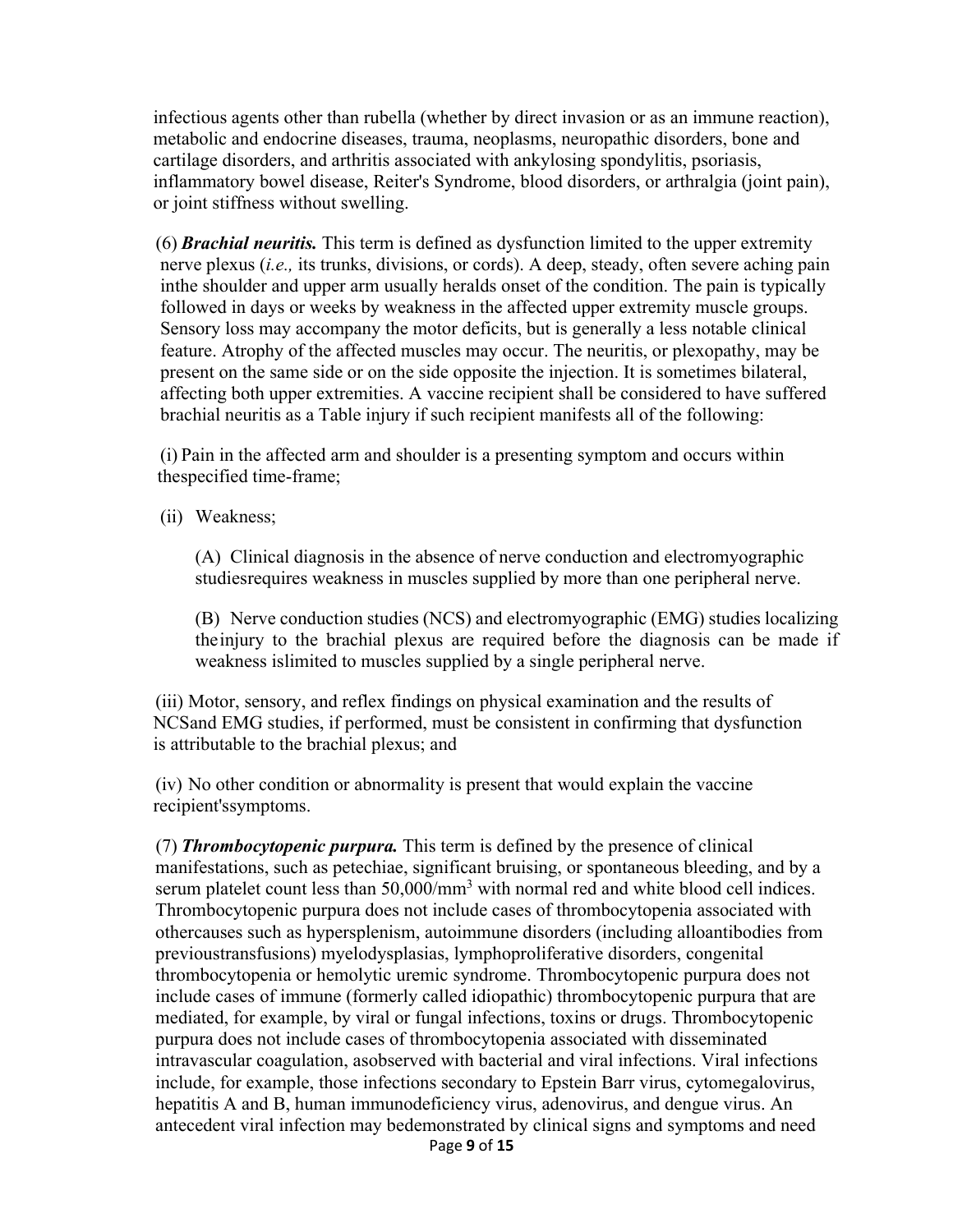not be confirmed by culture or serologic testing. However, if culture or serologic testing is performed, and the viral illness is attributed to the vaccine-strain measles virus, the presumption of causation will remain in effect. Bone marrow examination, if performed, must reveal a normal or an increased number of megakaryocytes in an otherwise normal marrow.

(8) *Vaccine-strain measles viral disease.* This term is defined as a measles illness that involves the skin and/or another organ (such as the brain or lungs). Measles virus must be isolated from the affected organ or histopathologic findings characteristic for the disease must be present. Measles viral strain determination may be performed by methods such as polymerase chain reaction test and vaccine-specific monoclonal antibody. If strain determination reveals wild-type measles virus or another, non-vaccine-strain virus, the disease shall not be considered to be a condition set forth in the Table. If strain determination is not done or if the strain cannot be identified, onset of illness in any organ must occur within 12 months after vaccination.

(9) *Vaccine-strain polio viral infection.* This term is defined as a disease caused by poliovirus that is isolated from the affected tissue and should be determined to be the vaccine-strain by oligonucleotide or polymerase chain reaction. Isolation of poliovirus from the stool is not sufficient to establish a tissue specific infection or disease caused by vaccine- strain poliovirus.

(10) *Shoulder injury related to vaccine administration (SIRVA).* SIRVA manifests as shoulder pain and limited range of motion occurring after the administration of a vaccine intended for intramuscular administration in the upper arm. These symptoms are thought to occur as a result of unintended injection of vaccine antigen or trauma from the needle into and around the underlying bursa of the shoulder resulting in an inflammatory reaction. SIRVA is caused by an injury to the musculoskeletal structures of the shoulder (*e.g.* tendons, ligaments, bursae, etc.). SIRVA is not a neurological injury and abnormalities on neurological examination or nerve conduction studies (NCS) and/or electromyographic (EMG) studies would not support SIRVA as a diagnosis (even if the condition causing the neurological abnormality is not known). A vaccine recipient shall be considered to have suffered SIRVA if such recipient manifests all of the following:

(i) No history of pain, inflammation or dysfunction of the affected shoulder prior to intramuscular vaccine administration that would explain the alleged signs, symptoms, examination findings, and/or diagnostic studies occurring after vaccine injection;

(ii) Pain occurs within the specified time-frame;

(iii) Pain and reduced range of motion are limited to the shoulder in which the intramuscular vaccine was administered; and

(iv) No other condition or abnormality is present that would explain the patient's symptoms(e.g. NCS/EMG or clinical evidence of radiculopathy, brachial neuritis, mononeuropathies, or any other neuropathy).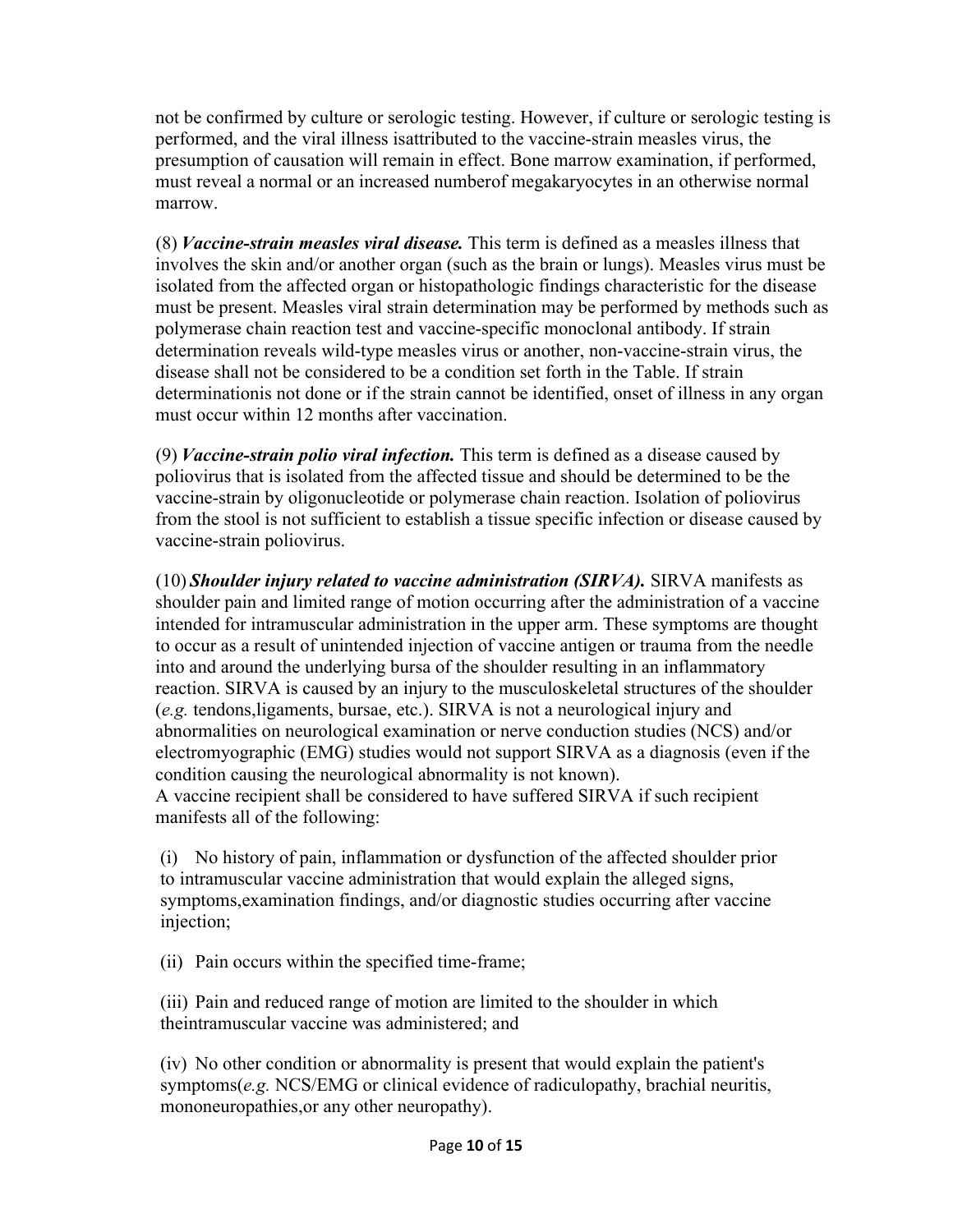(11) *Disseminated varicella vaccine-strain viral disease.* Disseminated varicella vaccinestrain viral disease is defined as a varicella illness that involves the skin beyond the dermatome in which the vaccination was given and/or disease caused by vaccine-strain varicella in another organ. For organs other than the skin, the disease must be demonstrated in the involved organ and not just through mildly abnormal laboratory values. If there is involvement of an organ beyond the skin, and no virus was identified in that organ, the involvement of all organs must occur as part of the same, discrete illness. If strain determination reveals wild-type varicella virus or another, non-vaccine-strain virus, the viral disease shall not be considered to be a condition set forth in the Table. If strain determination is not done or if the strain cannot be identified, onset of illness in any organ must occur 7- 42 days after vaccination.

(12) *Varicella vaccine-strain viral reactivation disease.* Varicella vaccine-strain viral reactivation disease is defined as the presence of the rash of herpes zoster with or without concurrent disease in an organ other than the skin. Zoster, or shingles, is a painful, unilateral, pruritic rash appearing in one or more sensory dermatomes. For organs other than the skin, the disease must be demonstrated in the involved organ and not just through mildly abnormallaboratory values. There must be laboratory confirmation that the vaccinestrain of the varicella virus is present in the skin or in any other involved organ, for example by oligonucleotide or polymerase chain reaction. If strain determination reveals wild-type varicella virus or another, non-vaccine-strain virus, the viral disease shall not be consideredto be a condition set forth in the Table.

(13) *Vasovagal syncope.* Vasovagal syncope (also sometimes called neurocardiogenic syncope) means loss of consciousness (fainting) and postural tone caused by a transient decrease in blood flow to the brain occurring after the administration of an injected vaccine. Vasovagal syncope is usually a benign condition but may result in falling and injury with significant sequela. Vasovagal syncope may be preceded by symptoms such as nausea, lightheadedness, diaphoresis, and/or pallor. Vasovagal syncope may be associated with transient seizure-like activity, but recovery of orientation and consciousness generally occurs simultaneously with vasovagal syncope. Loss of consciousness resulting from the following conditions will not be considered vasovagal syncope: organic heart disease, cardiac arrhythmias, transient ischemic attacks, hyperventilation, metabolic conditions, neurological conditions, and seizures. Episodes of recurrent syncope occurring after the applicable time period are not considered to be sequela of an episode of syncope meeting the Table requirements.

(14) *Immunodeficient recipient.* Immunodeficient recipient is defined as an individual with an identified defect in the immunological system which impairs the body's ability to fight infections. The identified defect may be due to an inherited disorder (such as severe combined immunodeficiency resulting in absent T lymphocytes), or an acquired disorder (such as acquired immunodeficiency syndrome resulting from decreased CD4 cell counts). The identified defect must be demonstrated in the medical records, either preceding or postdating vaccination.

## (15) *Guillain-Barré Syndrome (GBS).*

(i) GBS is an acute monophasic peripheral neuropathy that encompasses a spectrum of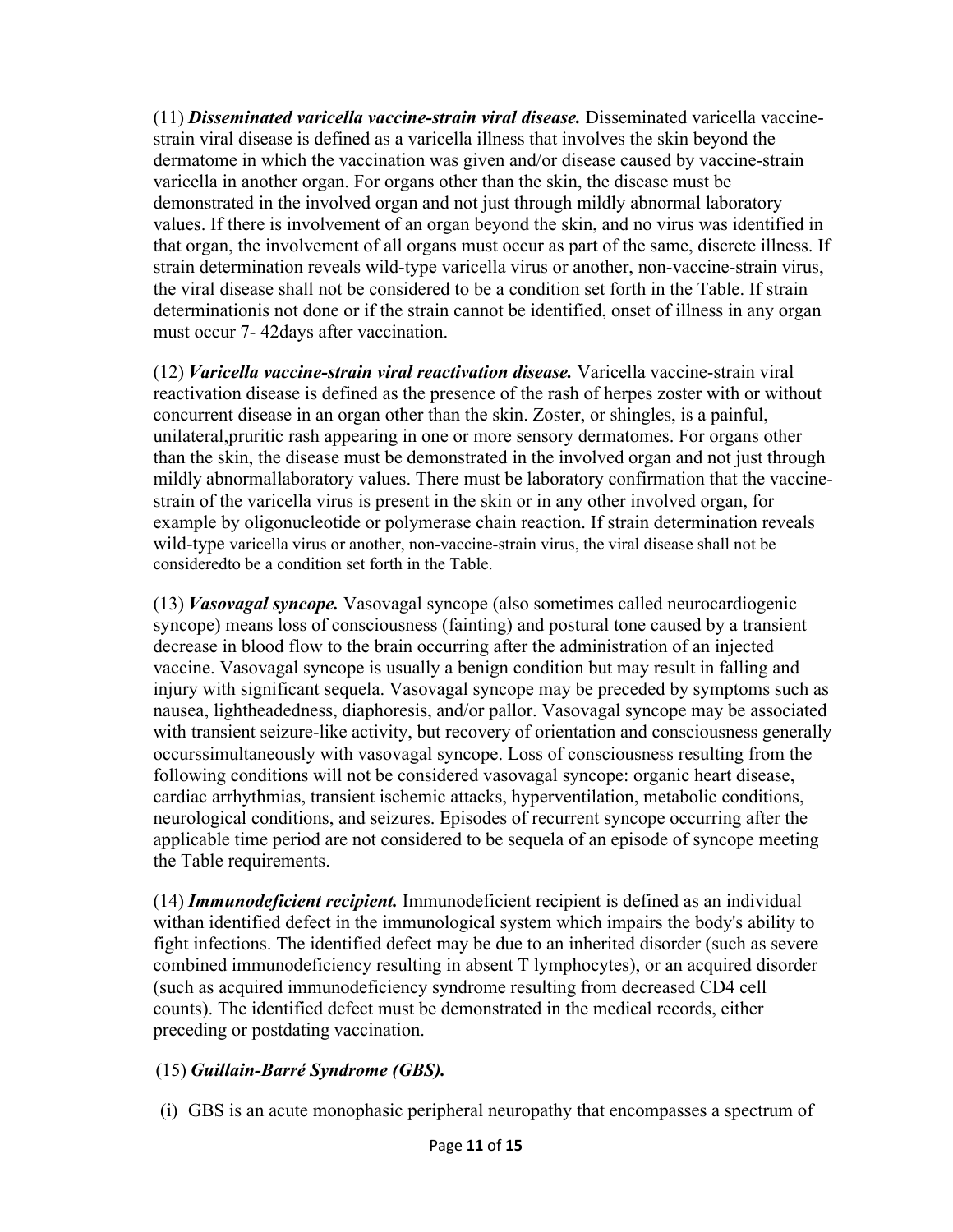four clinicopathological subtypes described below. For each subtype of GBS, the interval between the first appearance of symptoms and the nadir of weakness is between 12 hours and 28 days. This is followed in all subtypes by a clinical plateau with stabilization at the nadir of symptoms, or subsequent improvement without significant relapse. Death may occur without a clinical plateau. Treatment related fluctuations in all subtypes of GBS can occur within 9 weeks of GBS symptom onset and recurrence of symptoms after this timeframe would not be consistent with GBS.

(ii) The most common subtype in North America and Europe, comprising more than 90 percent of cases, is acute inflammatory demyelinating polyneuropathy (AIDP), which has the pathologic and electrodiagnostic features of focal demyelination of motor and sensory peripheral nerves and nerve roots. Another subtype called acute motor axonal neuropathy (AMAN) is generally seen in other parts of the world and is predominated by axonal damage that primarily affects motor nerves. AMAN lacks features of demyelination. Another less common subtype of GBS includes acute motor and sensory neuropathy (AMSAN), which is an axonal form of GBS that is similar to AMAN, but also affects the sensory nerves and roots. AIDP, AMAN, and AMSAN are typically characterized by symmetric motor flaccid weakness, sensory abnormalities, and/or autonomic dysfunction caused by autoimmune damage to peripheral nerves and nerve roots. The diagnosis ofAIDP, AMAN, and AMSAN requires:

(A) Bilateral flaccid limb weakness and decreased or absent deep tendon reflexes in weak limbs;

- (B) A monophasic illness pattern;
- (C) An interval between onset and nadir of weakness between 12 hours and 28 days;

(D) Subsequent clinical plateau (the clinical plateau leads to either stabilization at the nadir of symptoms, or subsequent improvement without significant relapse; however, death may occur without a clinical plateau); and,

(E) The absence of an identified more likely alternative diagnosis.

(iii) Fisher Syndrome (FS), also known as Miller Fisher Syndrome, is a subtype of GBS characterized by ataxia, areflexia, and ophthalmoplegia, and overlap between FS and AIDPmay be seen with limb weakness. The diagnosis of FS requires:

- (A) Bilateral ophthalmoparesis;
- (B) Bilateral reduced or absent tendon reflexes;
- (C) Ataxia;

(D) The absence of limb weakness (the presence of limb weakness suggests a diagnosis of AIDP, AMAN, or AMSAN);

(E) A monophasic illness pattern;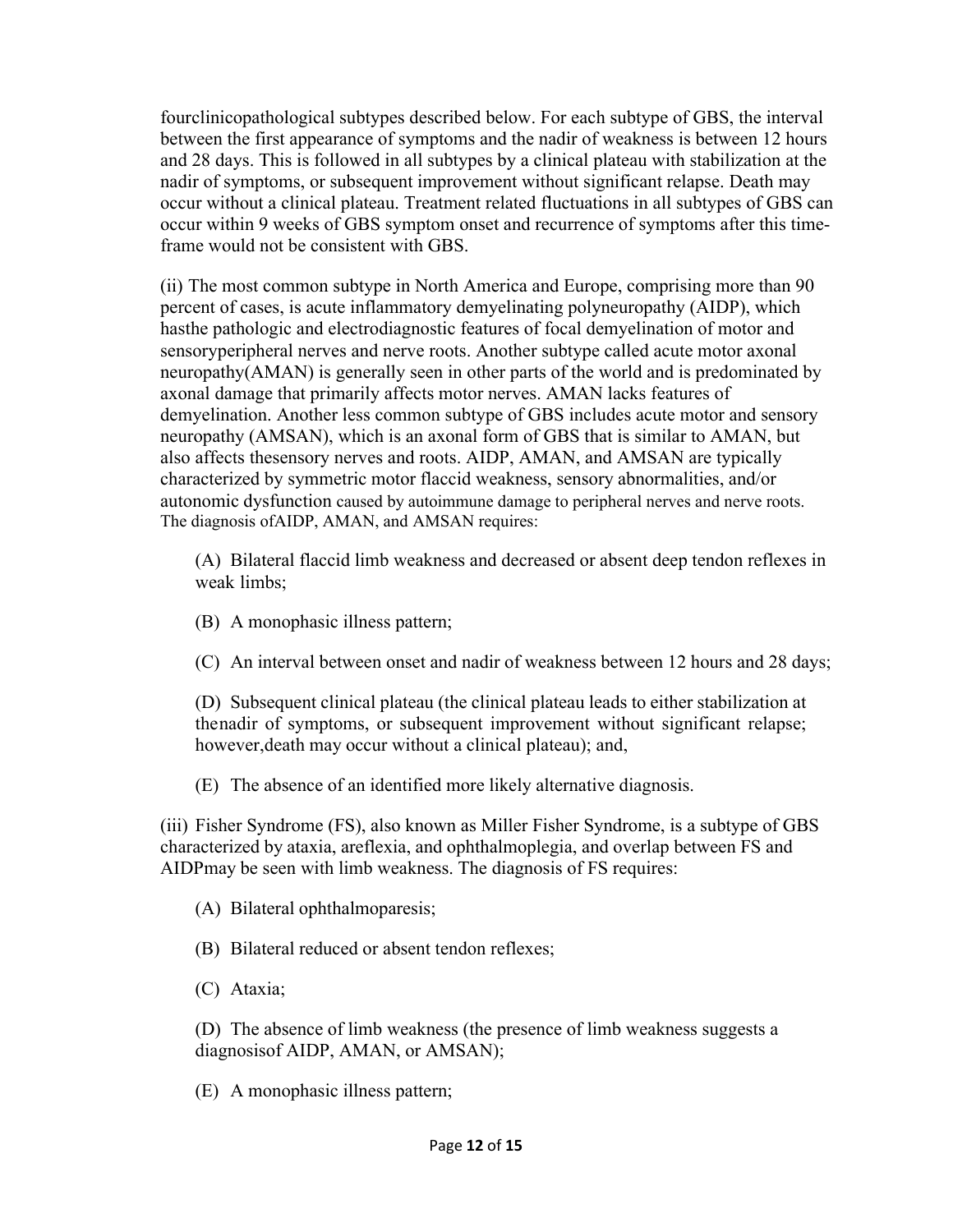(F) An interval between onset and nadir of weakness between 12 hours and 28 days;

(G) Subsequent clinical plateau (the clinical plateau leads to either stabilization at the nadir of symptoms, or subsequent improvement without significantrelapse; however, death may occur without a clinical plateau);

- (H) No alteration in consciousness;
- (I) No corticospinal track signs; and
- (J) The absence of an identified more likely alternative diagnosis.

(iv) Evidence that is supportive, but not required, of a diagnosis of all subtypes of GBS includes electrophysiologic findings consistent with GBS or an elevation of cerebral spinal fluid (CSF) protein with a total CSF white blood cell count below 50 cells per microliter. Both CSF and electrophysiologic studies are frequently normal in the first week of illnessin otherwise typical cases of GBS.

(v) To qualify as any subtype of GBS, there must not be a more likely alternative diagnosis for the weakness.

(vi) Exclusionary criteria for the diagnosis of all subtypes of GBS include the ultimate diagnosis of any of the following conditions: chronic immune demyelinating polyradiculopathy (CIDP), carcinomatous meningitis, brain stem encephalitis (other than Bickerstaff brainstem encephalitis), myelitis, spinal cord infarct, spinal cord compression, anterior horn cell diseases such as polio or West Nile virus infection, subacute inflammatory demyelinating polyradiculoneuropathy, multiple sclerosis, cauda equina compression, metabolic conditions such as hypermagnesemia or hypophosphatemia, tick paralysis, heavy metal toxicity (such as arsenic, gold, or thallium), drug-induced neuropathy (such as vincristine, platinum compounds, or nitrofurantoin), porphyria, critical illness neuropathy, vasculitis, diphtheria, myasthenia gravis, organophosphate poisoning, botulism, critical illness myopathy, polymyositis, dermatomyositis, hypokalemia, or hyperkalemia. The above list is not exhaustive.

#### (d) *Glossary for purposes of [paragraph \(c\) o](https://www.ecfr.gov/current/title-42/section-100.3#p-100.3(c))f this section -*

#### (1) *Chronic encephalopathy.*

(i) A chronic encephalopathy occurs when a change in mental or neurologic status, first manifested during the applicable Table time period as an acute encephalopathy or encephalitis, persists for at least 6 months from the first symptom or manifestation of onsetor of significant aggravation of an acute encephalopathy or encephalitis.

(ii) Individuals who return to their baseline neurologic state, as confirmed by clinical findings, within less than 6 months from the first symptom or manifestation of onset or of significant aggravation of an acute encephalopathy or encephalitis shall not be presumed to have suffered residual neurologic damage from that event; any subsequent chronic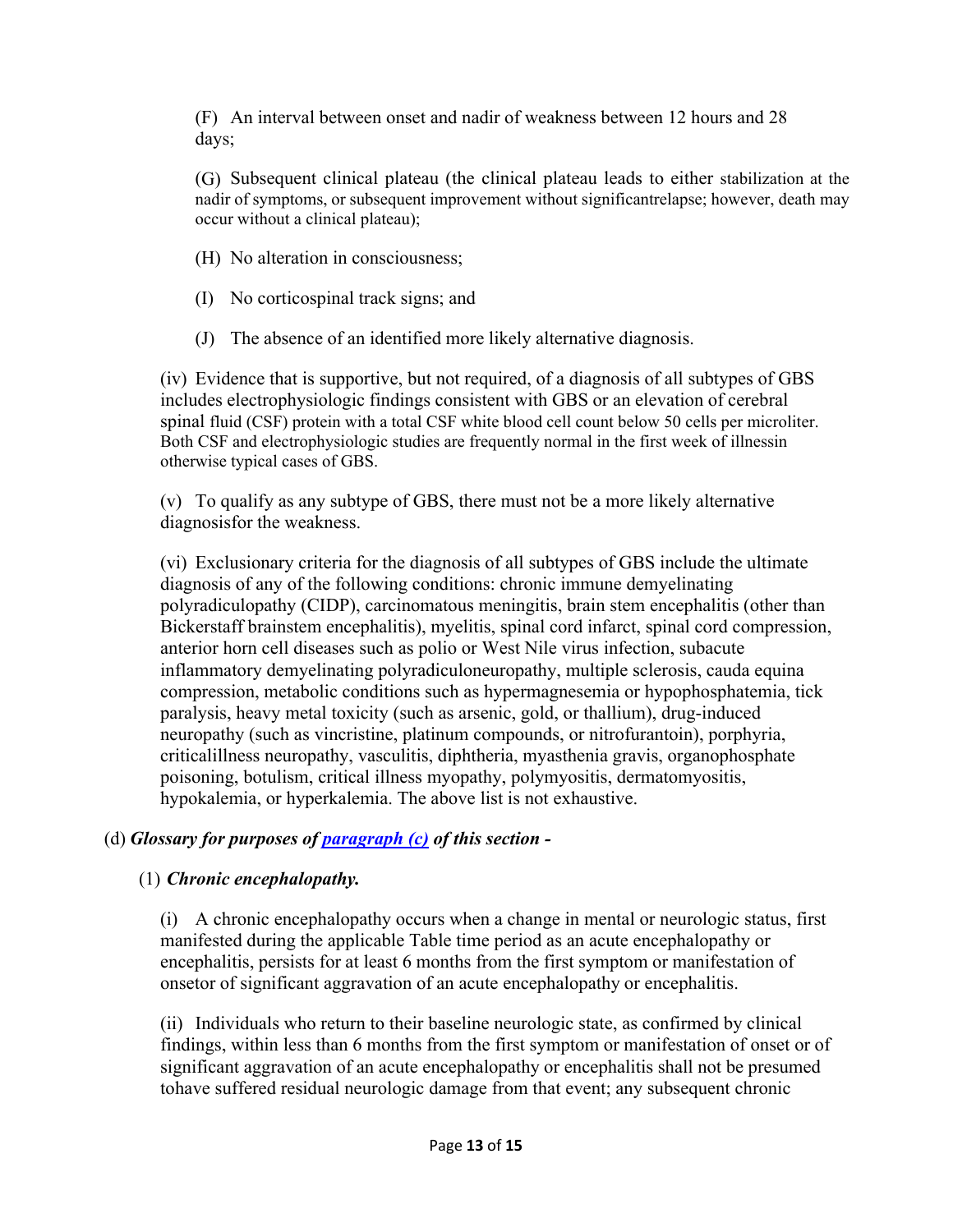encephalopathy shall not be presumed to be a sequela of the acute encephalopathy or encephalitis.

(2) *Injected* refers to the intramuscular, intradermal, or subcutaneous needle administration of a vaccine.

(3) *Sequela* means a condition or event which was actually caused by a condition listed in the Vaccine Injury Table.

(4) *Significantly decreased level of consciousness* is indicated by the presence of one or more of the following clinical signs:

(i) Decreased or absent response to environment (responds, if at all, only to loud voice orpainful stimuli);

(ii) Decreased or absent eye contact (does not fix gaze upon family members or otherindividuals); or

(iii) Inconsistent or absent responses to external stimuli (does not recognize familiar people or things).

(5) *Seizure* includes myoclonic, generalized tonic-clonic (grand mal), and simple and complex partial seizures, but not absence (petit mal), or pseudo seizures. Jerking movements or staring episodes alone are not necessarily an indication of seizure activity.

#### (e) *Coverage provisions.*

(1) Except as provided in [paragraph \(e\)\(2\),](https://www.ecfr.gov/current/title-42/section-100.3#p-100.3(e)(2)) [\(3\),](https://www.ecfr.gov/current/title-42/section-100.3#p-100.3(e)(3)) [\(4\),](https://www.ecfr.gov/current/title-42/section-100.3#p-100.3(e)(4)) [\(5\),](https://www.ecfr.gov/current/title-42/section-100.3#p-100.3(e)(5)) [\(6\),](https://www.ecfr.gov/current/title-42/section-100.3#p-100.3(e)(6)) [\(7\),](https://www.ecfr.gov/current/title-42/section-100.3#p-100.3(e)(7)) or [\(8\) o](https://www.ecfr.gov/current/title-42/section-100.3#p-100.3(e)(8))f this section, this section applies only to petitions for compensation under the program filed with the UnitedStates Court of Federal Claims on or after February 21, 2017

(2) Hepatitis B, Hib, and varicella vaccines (Items VIII, IX, and X of the Table) are included in the Table as of August 6, 1997.

(3) Rotavirus vaccines (Item XI of the Table) are included in the Table as of October 22, 1998.

(4) Pneumococcal conjugate vaccines (Item XII of the Table) are included in the Table as of December 18, 1999.

(5) Hepatitis A vaccines (Item XIII of the Table) are included on the Table as of December 1, 2004.

(6) Trivalent influenza vaccines (Included in item XIV of the Table) are included on the Table as of July 1, 2005. All other seasonal influenza vaccines (Item XIV of the Table) are included on the Table as of November 12, 2013.

(7) Meningococcal vaccines and human papillomavirus vaccines (Items XV and XVI of the Table) are included on the Table as of February 1, 2007.